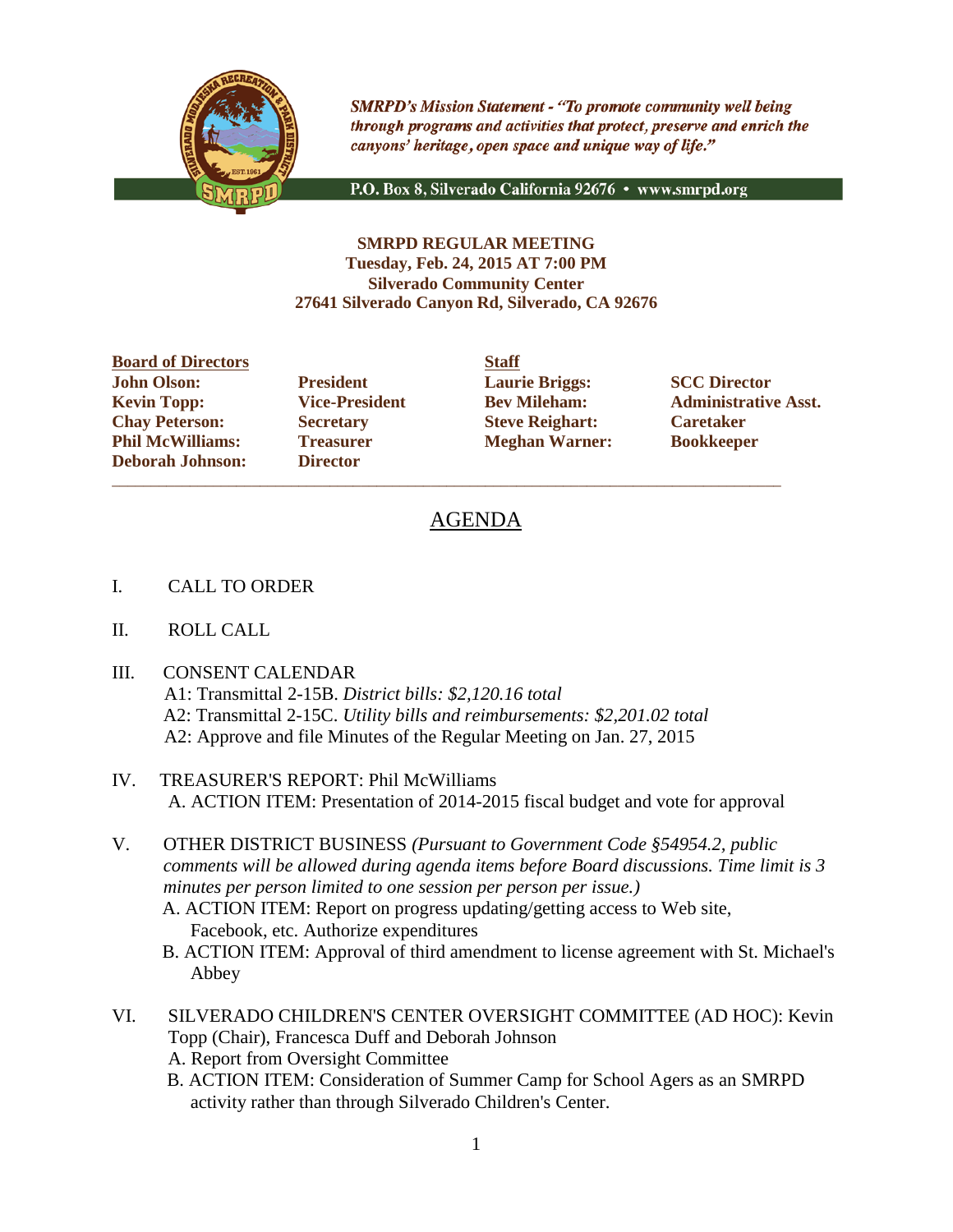- C. ACTION ITEM: Review Summer Camp tuition and fees and budget.
- D. ACTION ITEM: Consider Pilot Animal Program with addition of miniature pony at SCC and owner paying for feed for horse, goat and sheep.
- E. ACTION ITEM: Consider tuition increase for fall.
- F. ACTION ITEM: Consideration of Presidential appointment of Ed Linck as head of Children's Center fundraising committee.

## VII. FACILITIES COMMITTEE (STANDING): Phil McWilliams

- A. ACTION ITEMS: Discuss repaint/maintenance priorities. Review and possibly approve various projects:
	- 1. Gazebo for Silverado Park
	- 2. Septic system repair for Silverado Building A
	- 3. New stove for kitchen
	- 4. New sand for Modjeska playground
	- 5. Succulent plant maintenance
	- 6. Silverado basketball court repair
	- 7. Silvarado parking lot repair
	- 8. Recreation equipment
	- 9. Modjeska tables
	- 10. Cork for Silverado Bldg A
	- 11. Painting Silverado Bldg A and B & minor wood work
	- 12. Authorize \$1000 for fire extinguisher inspection/repairs
- B. ACTION ITEMS: \$173 reimbursement for more LED light bulbs & basketballs.
- C. ACTION ITEM: Authorize caretaker and facilities committee to carry out routine and emergency facility repairs of up to \$1,500 a month

#### VIII. RECREATION COMMITTEE (STANDING): Kevin Topp

- A. ACTION ITEM: Approval of new Facilities Use Application and rates
- B. ACTION ITEM: Approval of new Recreation Program Instructor and Facilities Use Agreement and rates
- C. ACTION ITEM: Consideration of new yoga class at Silverado CC
- D. ACTION ITEM: Consideration of Tai Chi in Modjeska Park: March 7th at 9 a.m.
- IX. FUNDRAISING COMMITTEE (AD HOC): Chay Peterson A. ACTION ITEM: Approval of Chili Cook Off promotional and other materials B. ACTION ITEM: Approval of funds to print 2500 fliers (\$300) and buy Sentry ad space (\$500 for March and April) and put fliers in Sentry for 92676 (\$75). Total: \$875 C. ACTION ITEM: Approval of funds to order three trophies (\$70)
- X. PUBLIC COMMENTS on non-agendized items. This is to enable Public input to the Board on any Park District relevant subject and is a forum for reasonable courteous discussion of SMRPD-related issues and events. The Chair has the responsibility to determine the length of discussion. Time limit is 3 minutes per person limited to one session per person per issue.
- XI. BOARD COMMENTS